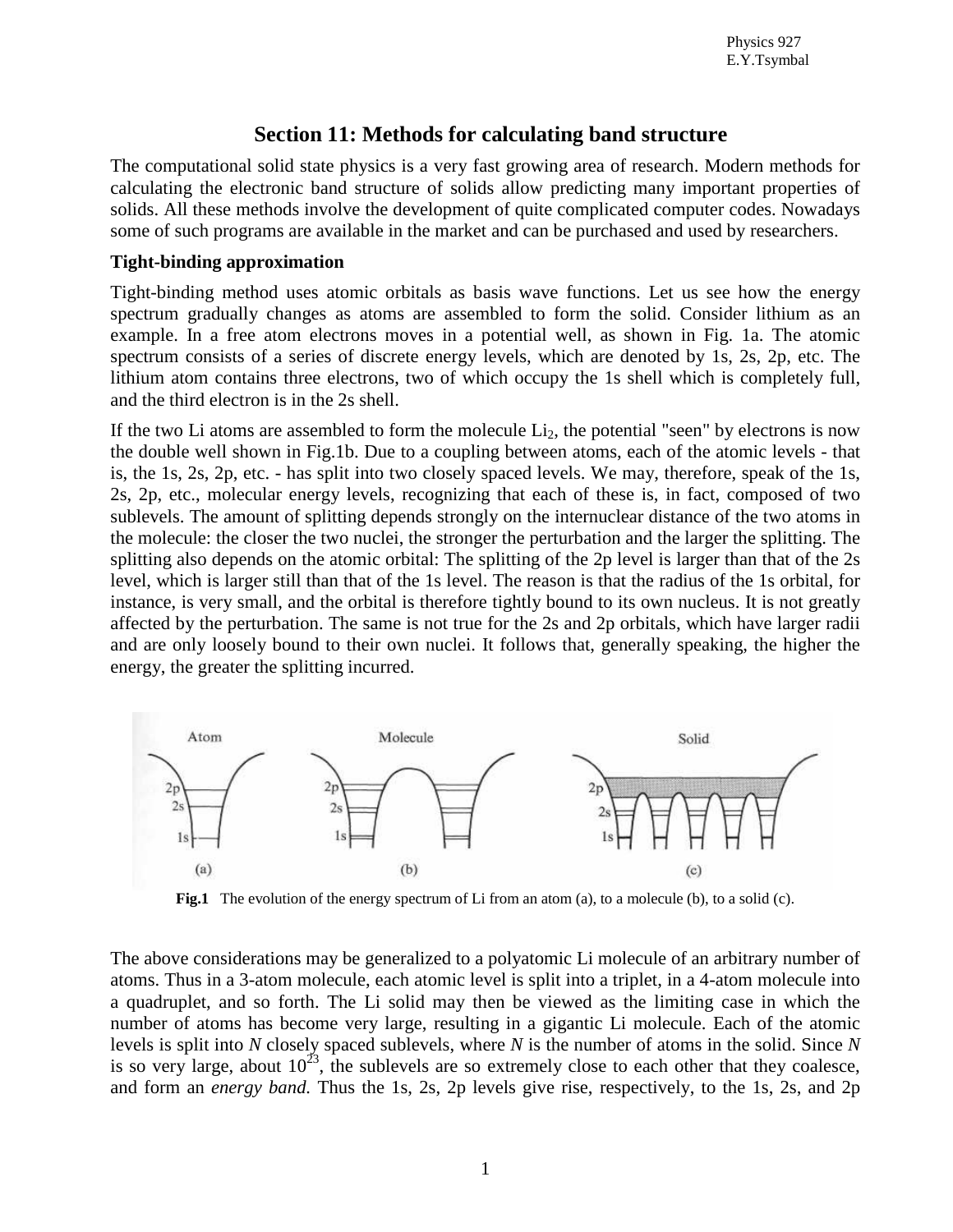bands, as shown in Fig. 1c. The regions separating these bands are energy *gaps* - i.e., regions of forbidden energy -which cannot be occupied by electrons.

The width of the band varies, but in general the higher the band the greater its width, because a high energy state corresponds to a large atomic radius, and hence a strong perturbation, which is the cause of the level broadening. By contrast, low energy states correspond to tightly bound orbitals, which are affected but slightly by the perturbation.

The approximation which starts from the wave functions of the free atoms is known as the tight binding approximation or the LCAO (the linear combination of atomic orbitals) approximation. In general this approximation is quite good to describe the inner electronic shells of atoms and relatively localized bands. However, it is not very good for the description of the conduction electrons themselves. This is because the origin of the free electrons is completely different to the nature of the localized atomic states. Nevertheless, using tight-binding approximation it is possible to reproduce accurately the band structure of many solids including metals. Moreover, it is possible to describe reasonably well transport properties of metals as well.

Suppose that we have a solid which is composed of identical atoms which are characterized by an atomic orbitals  $\varphi_{\alpha}(\mathbf{r})$ . Here index  $\alpha$  denote the orbital state of the atom. We assume for simplicity that we have one atom per unit cell. We are looking for the solution of the Schrödinger equation

$$
H\psi(\mathbf{r}) = E\psi(\mathbf{r}),\tag{1}
$$

it terms of linear combination of the atomic orbitals, so that the Bloch wave function has a form of

$$
\psi_{\mathbf{k}}(\mathbf{r}) = \sum_{m} \sum_{\alpha} e^{i\mathbf{k}\mathbf{T}_m} c_{\alpha}(\mathbf{k}) \varphi_{\alpha}(\mathbf{r} - \mathbf{T}_m) ,
$$
 (2)

where we introduced index *m* describing the lattice vector  $\mathbf{T}_m$  and the orbital located at site *m*,  $\varphi_{\alpha}(\mathbf{r}-\mathbf{T}_{m})$ . The coefficients  $c_{\alpha}(\mathbf{k})$  should be found from the Schrödinger equation. It is easy to show that (2) is the Bloch function which satisfies the requirement  $\psi_k(\mathbf{r}+\mathbf{T}) = e^{ik\mathbf{T}}\psi_k(\mathbf{r})$  $k_{\mathbf{k}}(\mathbf{r}+\mathbf{T}) = e^{i\mathbf{k}\mathbf{T}}\psi_{\mathbf{k}}(\mathbf{r})$ . Indeed,

$$
\psi_{\mathbf{k}}(\mathbf{r}+\mathbf{T}) = \sum_{\alpha m} e^{i\mathbf{k}\mathbf{T}_m} c_{\alpha}(\mathbf{k}) \varphi_{\alpha}(\mathbf{r}-\mathbf{T}_m+\mathbf{T}) = e^{i\mathbf{k}\mathbf{T}} \sum_{\alpha m} e^{i\mathbf{k}(\mathbf{T}_m-\mathbf{T})} c_{\alpha}(\mathbf{k}) \varphi_{\alpha}[\mathbf{r}-(\mathbf{T}_m-\mathbf{T})] = e^{i\mathbf{k}\mathbf{T}} \psi_{\mathbf{k}}(\mathbf{r}), \qquad (3)
$$

Now we denote  $\varphi_{\alpha}(\mathbf{r}-\mathbf{T}_{m})$  by  $\varphi_{\alpha m}$ , substitute (2) in (1) to have

$$
\sum_{\alpha m} e^{i\mathbf{k}\mathbf{T}_m} c_{\alpha}(\mathbf{k}) H \varphi_{\alpha m} = E \sum_{\alpha m} e^{i\mathbf{k}\mathbf{T}_m} c_{\alpha}(\mathbf{k}) \varphi_{\alpha m} . \tag{4}
$$

Now we multiply this equation by  $\varphi_{\alpha'm'}^*$  and take an integral over the entire volume of a solid which we denote in terms of the Dirac ket and bra vectors, so that

$$
\sum_{\alpha m} e^{i\mathbf{k}\mathbf{T}_m} c_{\alpha}(\mathbf{k}) \langle \varphi_{\alpha' m'} | H | \varphi_{\alpha m} \rangle = E \sum_{\alpha m} e^{i\mathbf{k}\mathbf{T}_m} c_{\alpha}(\mathbf{k}) \langle \varphi_{\alpha' m'} | \varphi_{\alpha m} \rangle.
$$
 (5)

We assume that the basis set is orthogonal, i.e.

$$
\langle \varphi_{\alpha'm'} | \varphi_{\alpha m} \rangle = \delta_{m'm} \delta_{\alpha'\alpha} \ . \tag{6}
$$

This leads to the following equation for the coefficients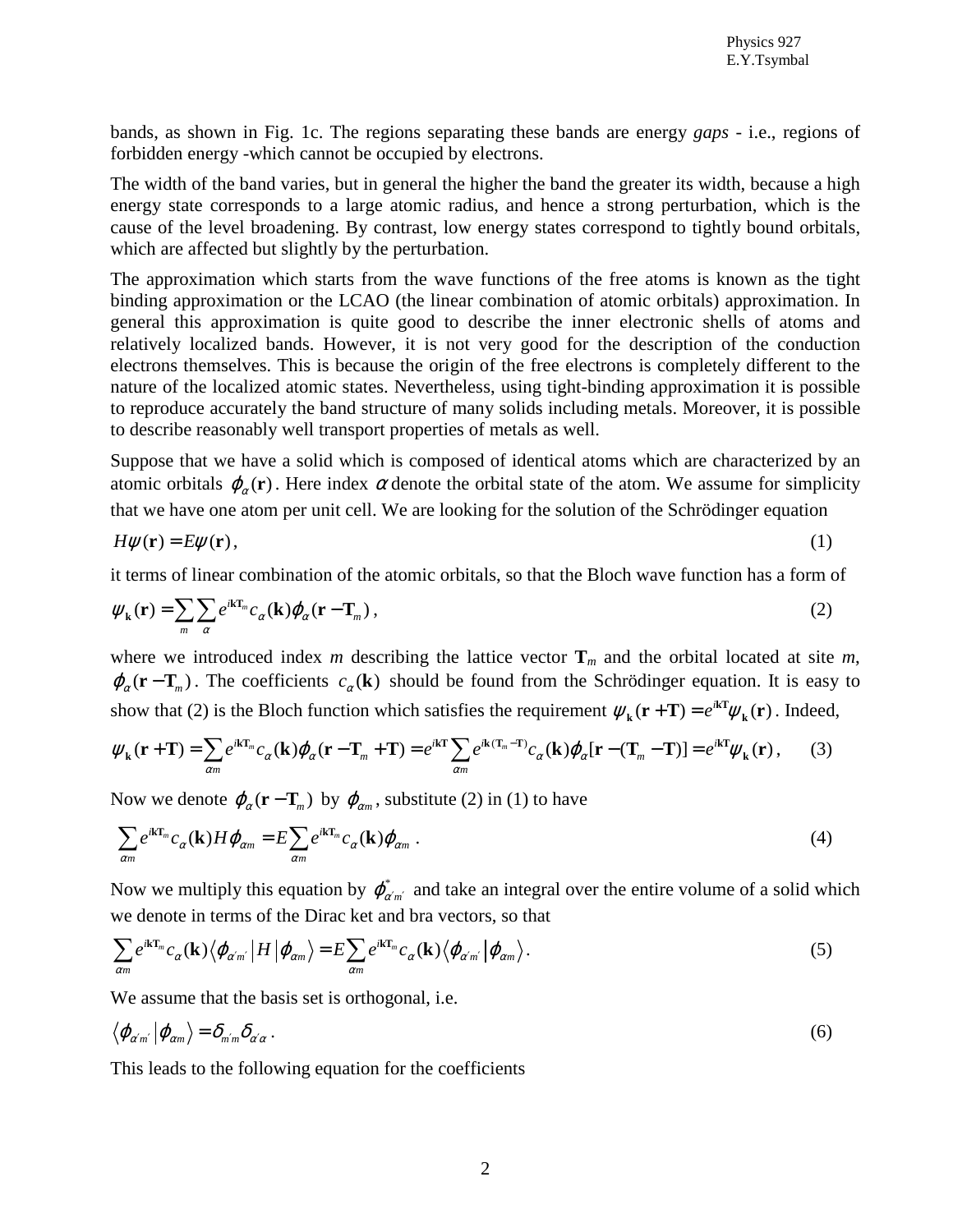$$
\sum_{\alpha} H_{a'a}(\mathbf{k}) c_{\alpha}(\mathbf{k}) = E c_{\alpha'}(\mathbf{k}), \qquad (7)
$$

where

$$
H_{a'a}(\mathbf{k}) = \sum_{m} e^{i\mathbf{k}\cdot(\mathbf{T}_{m}-\mathbf{T}_{m'})} \left\langle \varphi_{\alpha'm'}\left|H\right| \varphi_{\alpha m} \right\rangle = \sum_{m} e^{i\mathbf{k}\mathbf{T}_{m}} \left\langle \varphi_{\alpha'0}\left|H\right| \varphi_{\alpha m} \right\rangle.
$$
 (8)

The last equation came from the fact that the sum does not depend on index *m*′ .

Eq.(7) represents a set of linear equations with respect to coefficients  $c_{\alpha}(\mathbf{k})$ . The number of equations is equal to the number of orbitals in an atom,  $N_{orb}$ . Therefore we obtain  $N_{orb}$  solutions. The eigenvalues and the eigenfunctions will be the functions of the wavevector **k**. Therefore, the solution will represent *Norb* bands. In general these bands will represent mixed atomic states and can not be characterized by a particular angular momentum.

In order to solve eqs. (8) we need to know the matrix elements of the Hamiltonian. In some cases it is possible to calculate these matrix elements from atomic wave functions. In many cases however these matrix elements are considered as fitting parameters. For example, these parameters can be fitted to obtain accurate electronic band structure which is knows from more accurate calculations.

Now we consider two simple examples.

**Example 1**: linear chain of single-orbital atoms of lattice constant *a* with nearest-neighbor interactions. In this case we have just one equation (8)

$$
\left[\langle\varphi_0\,\big|H\,\big|\varphi_0\,\rangle+\langle\varphi_0\,\big|H\,\big|\varphi_{-1}\,\rangle e^{-ika}+\langle\varphi_0\,\big|H\,\big|\varphi_1\,\rangle e^{ika}\,\right]c(\mathbf{k})=Ec(\mathbf{k})\,,\tag{9}
$$

and obtain for the energies:

$$
E(\mathbf{k}) = E_0 - 2\gamma \cos ka \,,\tag{10}
$$

where  $E_0 = \langle \varphi_0 | H | \varphi_0 \rangle$  is the on-site atomic energy and  $\gamma = -\langle \varphi_0 | H | \varphi_1 \rangle = -\langle \varphi_0 | H | \varphi_1 \rangle$  is the hopping or bond integral which depends on the overlap of the wave functions of the two nearest neighbor atoms.



**Fig. 2** The dispersion curve in the tight-binding model.

The tight-binding band is shown in Fig.2. The bandwidth,  $4\chi$  is proportional to the overlap integral. This is reasonable, because the greater the overlap the stronger the interaction, and consequently the wider the band.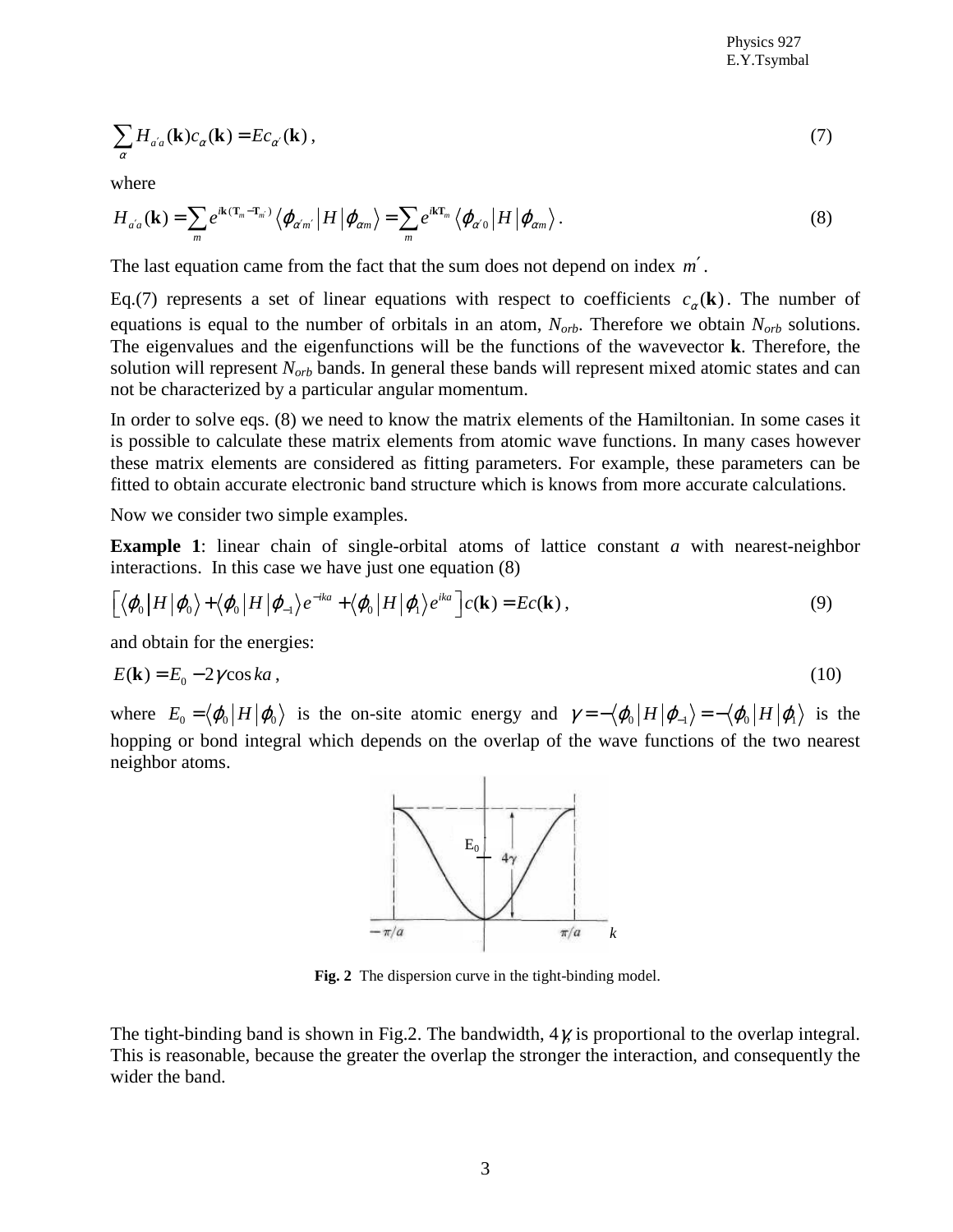When the electron is near the bottom of the band, where *k* is small, we find that

$$
E(\mathbf{k}) - (E_0 - 2\gamma) = \gamma k^2 a^2, \qquad (11)
$$

which has the same form as the dispersion relation of a free electron. An electron in that region of kspace behaves like a free electron with an effective mass

$$
m^* = \frac{\hbar^2}{2\gamma a^2} \,. \tag{12}
$$

It is seen that the effective mass is inversely proportional to the bond integral. This is intuitively reasonable, since the greater the overlap the easier it is for the electron to hop from one atomic site to another, and hence the smaller is the inertia (or mass) of the electron. Conversely, a small overlap leads to a large mass, and vice versa.

**Example 2**: The above treatment can be extended to three dimensions in a straightforward manner. Thus for a sc lattice, the band energy is given by

$$
E(\mathbf{k}) = E_0 - 2\gamma \Big[ \cos k_x a + \cos k_y a + \cos k_z a \Big].
$$
 (13)

The energy contours for this band, in the  $k_x - k_y$  plane, are shown in Fig.3a, and the dispersion curves along the [100] and [111] directions are shown in Fig.3b. The bottom of the band is at the origin  $k = 0$ , and the electron there behaves as a free particle with an effective mass given by Eq.(12). The top of the band is located at the corner of the zone along the [111] direction, that is, at [ $\pi/a$ ,  $\pi/a$ ,  $\pi/a$ ]. The width of the band is equal to 12*γ*.



**Fig. 3** (a) Energy contours for an sc lattice in the tight-binding model, (b) Dispersion curves along the [100] and [111] directions for an sc lattice in the TB model.

#### **The cellular (Wigner-Seitz) method**

The TB model is too crude to be useful in calculations of actual bands, which are to be compared with experimental results. Now we shall consider some of the common methods employed in calculations of actual bands.

The cellular method was the earliest method employed in band calculations by Wigner and Seitz. It was applied with success to the alkali metals, particularly to Na and K.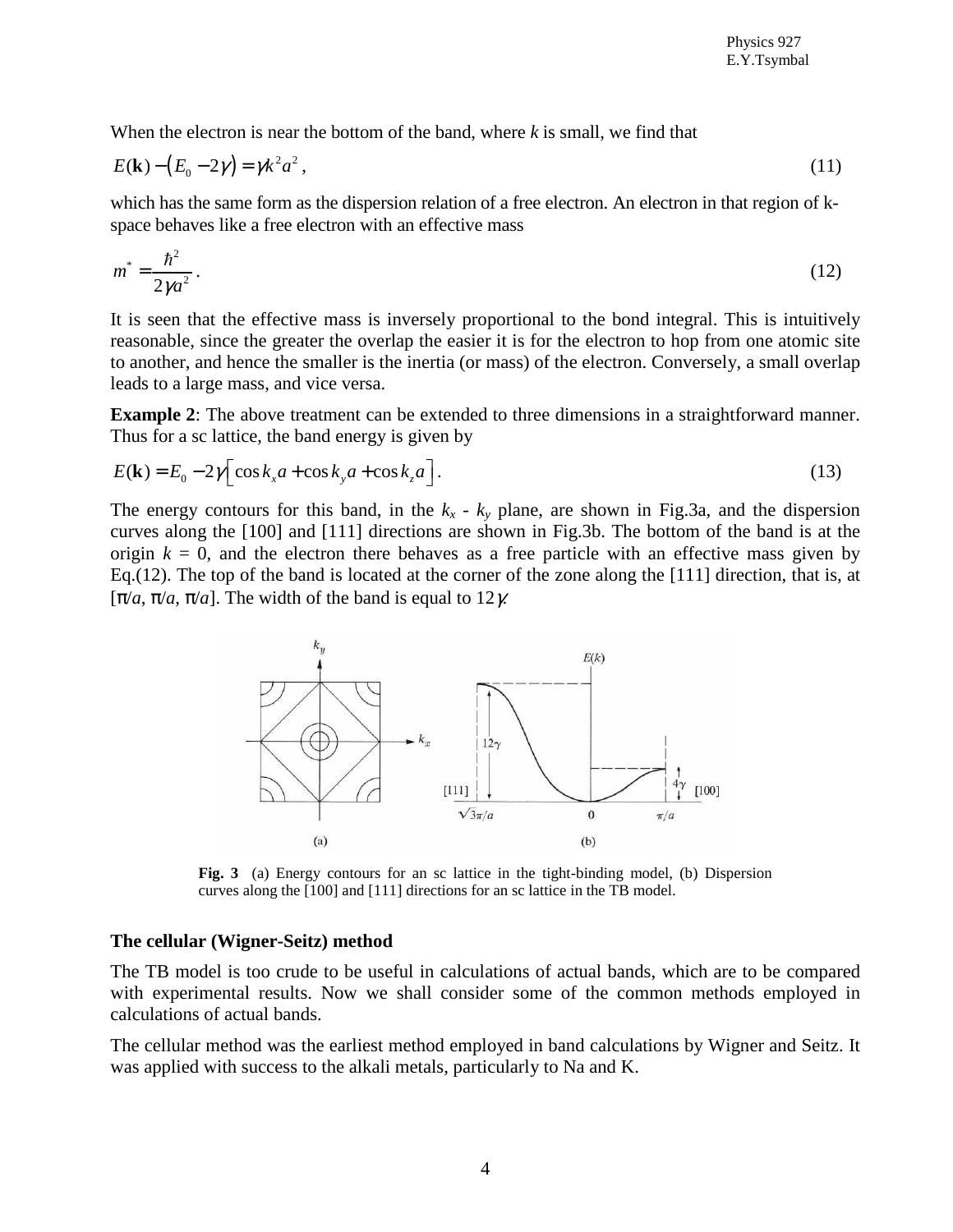The Schrödinger equation whose solution we seek is

$$
\left[-\frac{\hbar^2}{2m}\nabla^2 + V(\mathbf{r})\right]\psi_{\mathbf{k}}(\mathbf{r}) = E(\mathbf{k})\psi_{\mathbf{k}}(\mathbf{r}).
$$
\n(14)

where  $V(\mathbf{r})$  is the crystal potential and  $\psi_{\mathbf{k}}(\mathbf{r})$  the Bloch function.

Within the cellular method, we divide the crystal into unit cells; each atom is centered at the middle of its cell, as shown in Fig.4. Such a cell, known as the *Wigner-Seitz* (WS) *cell,* is constructed by drawing bisecting planes normal to the lines connecting an atom *A,* say, to its neighbors, and "picking out" the volume enclosed by these planes. (The procedure for constructing the WS cell is analogous to that used in constructing the Brillouin zone in k-space.) For Na, which has a bcc structure, the WS cell has the shape of a regular dodecahedron.

In order to find the solution of Eq. (14), we assume that the electron, when in a particular cell, say *A,* is influenced by the potential of the ion in that cell only. The ions in other cells have a negligible effect on the electron in cell *A* because each of these cells is occupied, on the average, by another conduction electron which tends to screen the ion, thereby reducing its potential drastically. To ensure that the function  $\psi_k$  satisfies the Bloch form  $\psi_k = e^{ikr}u$  $k_{\mathbf{k}} = e^{i\mathbf{k}\cdot\mathbf{r}} u_{\mathbf{k}}$ , it is necessary that  $u_{\mathbf{k}}$  be periodic, i.e.  $u_k$  be the same on opposite faces of the cell, e.g., points  $P_1$  and  $P_2$  in Fig. 4.



**Fig. 4** (a) The WS cell, (b) The wave function  $\psi_0$  at the bottom of the 3s band in Na.

The procedure is now clear in principle: We attempt to solve the Schrödinger equation in a single cell, using for *V*(**r**) the potential of *a free* ion, which can be found from atomic physics. In Na, for instance,  $V(\mathbf{r})$  is the potential of the ion core Na<sup>+</sup>. It is still very difficult, however, to impose the requirements of periodicity on the function for the actual shape of the cell, and to overcome this difficulty Wigner and Seitz replaced the cell by a WS *sphere* of the same volume as the actual cell*.* Using these simplifying assumptions concerning the potential and the periodic conditions, one then solves the Schrödinger equation numerically, since an analytical solution cannot usually be found. The resulting wave function  $\psi_0$  at the bottom of the band,  $k = 0$ , is shown in Fig. 4b. The wave functions at other values of **k** near the bottom of the band may then be approximated by

$$
\psi_{\mathbf{k}} = e^{i\mathbf{k}\cdot\mathbf{r}}\psi_0 \tag{15}
$$

which has the Bloch form.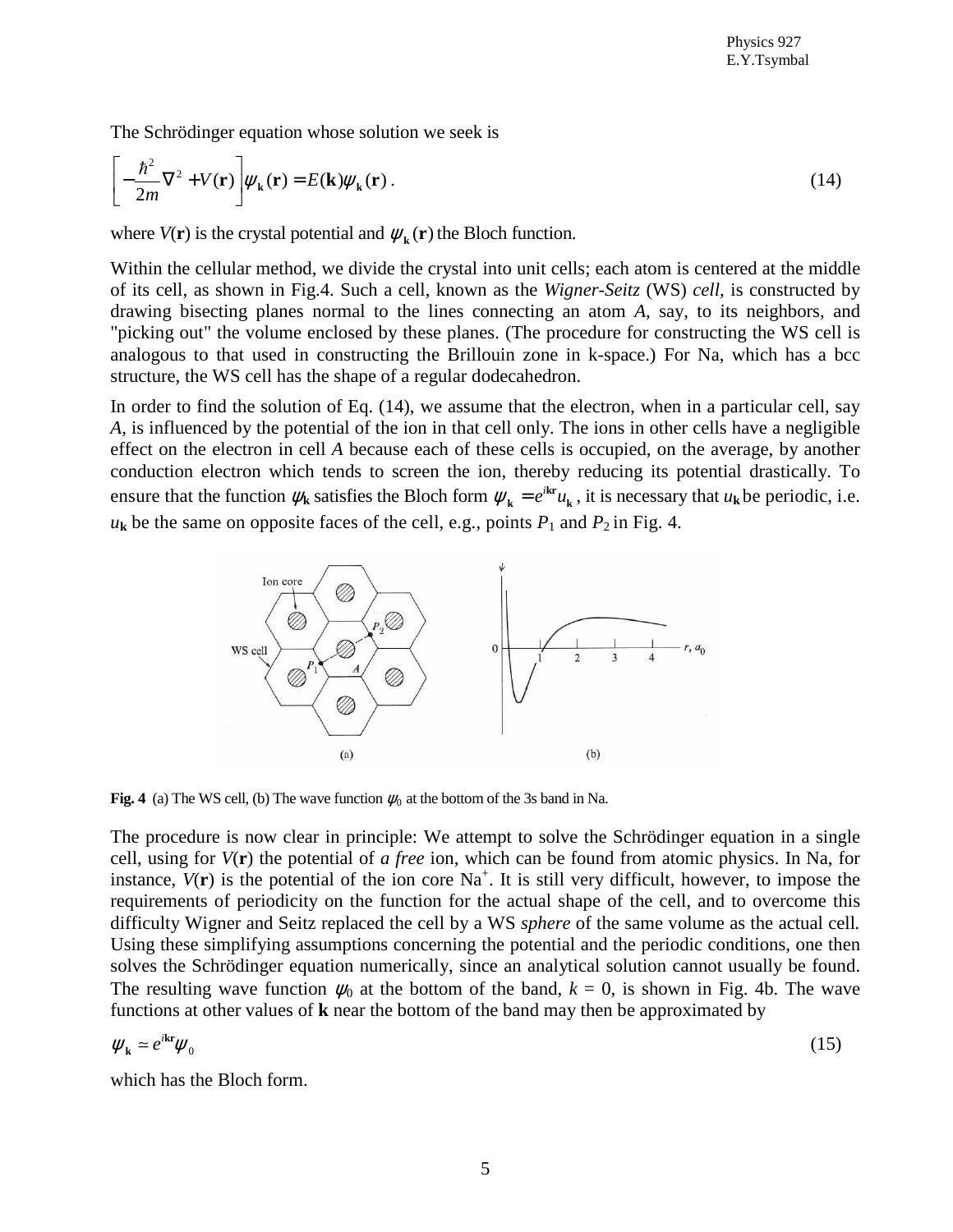One important feature of these results is the shape of the wave function in Fig.4b. The wave function oscillates at the ion core, but once outside the core the function is essentially a constant. This constancy of the wave function holds true for almost 90% of the cell volume. Thus the wave function behaves like a plane wave, as seen from Eq.(15), over most of the cell, and hence over most of the crystal. Looking at this in terms of the potential, we see that where the function is a plane wave, the potential must be a constant. Thus the *effective* potential acting on the electron is essentially a constant, except in the region at the ion core itself. Viewing the motion of the electron in the crystal as a whole, we conclude that the electron moves in a region of constant potential throughout most of the crystal; only at the cores themselves does the electron experience any appreciable potential. This result explains why the conduction electrons in Na may be regarded as essentially free electrons.

Despite its usefulness, the cellular method is greatly oversimplified, and is not currently much in use.

### **The augmented-plane wave (APW) method**

The APW method was developed by Slater in 1937. Since the effective crystal potential was found to be constant in most of the open spaces between the cores, the APW method begins by assuming such a potential (Fig.5), which is referred to as the *muffin-tin potential.* The potential is that of a free ion at the core, and is strictly constant outside the core. The wave function for the wave vector k is now taken to be

$$
\phi_{k} = \begin{cases} e^{ikr}, & r > r_{0} \\ atomic function, & r < r_{0} \end{cases}
$$
\n(16)

where  $r_0$  is the core radius. Outside the core the function is a plane wave because the potential is constant there. Inside the core the function is atom-like, and is found by solving the appropriate free-atom Schrödinger equation. Also, the atomic function in (16) is chosen such that it joins continuously to the plane wave at the surface of the sphere forming the core; this is the boundary condition here.



**Fig. 5** The potential and wave function in the APW method.

The function  $\phi_k$  does not have the Bloch form, but this can be remedied by forming the linear combination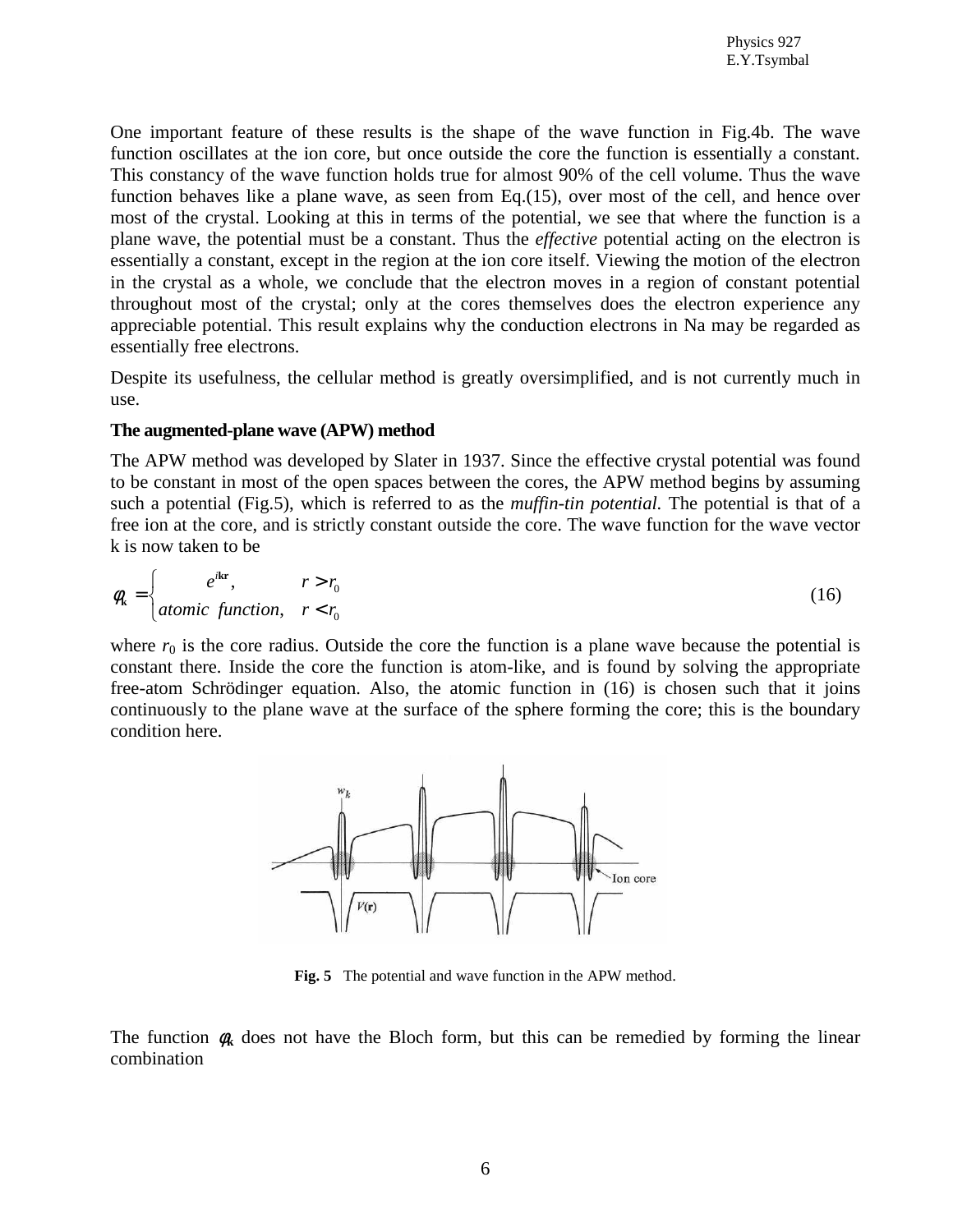$$
\psi_{\mathbf{k}} = \sum_{\mathbf{G}} a_{\mathbf{k} + \mathbf{G}} \phi_{\mathbf{k} + \mathbf{G}} \tag{17}
$$

where the sum is over the reciprocal lattice vectors, which has the proper form. The coefficients  $a_{k+G}$  are determined by requiring that  $\psi_k$  minimizes the energy. In practice the series in (17) converges quite rapidly, and only a few terms are sufficient to give the desired accuracy.

The APW method is a sound one for calculating the band structure in metals, and has been used a great deal in the past few years.

#### **The pseudopotential method**

Yet another method popular among solid-state physicists for calculating band structure in solids is the pseudopotential method, which is distinguished by the manner in which the wave function is chosen. We seek a function which oscillates rapidly inside the core, but runs smoothly as a plane wave in the remainder of the open space of the WS cell. Such a function was chosen in the APW method according to (16), but this is not the only choice possible. Suppose we take

$$
\phi_{\mathbf{k}} = \phi_{\mathbf{k}} - \sum_{\alpha} c_{\alpha} \phi_{\alpha} \tag{18}
$$

where  $\varphi_k$  is a plane-wave-like wave function and  $\varphi_\alpha$  is an atomic function. The sum over  $\alpha$ extends over all the atomic shells which are occupied. For example, in Na, the sum extends over the 1s, 2s, and 2p shells. The coefficients  $c_{\alpha}$  are chosen such that the function  $\phi_{k}$ , representing a 3s electron, is orthogonal to the core function  $\varphi_{\alpha}$ . By requiring this orthogonality, we ensure that the 3s electron, when at the core, does not occupy the other atomic orbitals already occupied. Thus we avoid violating the Pauli exclusion principle.

The function  $\phi_k$  has the features we are seeking: Away from the core, the atomic functions  $\phi_\alpha$  are negligible, and thus  $\phi_k \sim \phi_k$ , a plane wave. At the core, the atomic functions are appreciable, resulting in rapid oscillations, as shown in Fig. 6.



**Fig. 6** The pseudopotential concept, (a) The actual potential and the corresponding wave function, as seen by the electron, (b) The corresponding pseudopotential and pseudofunction.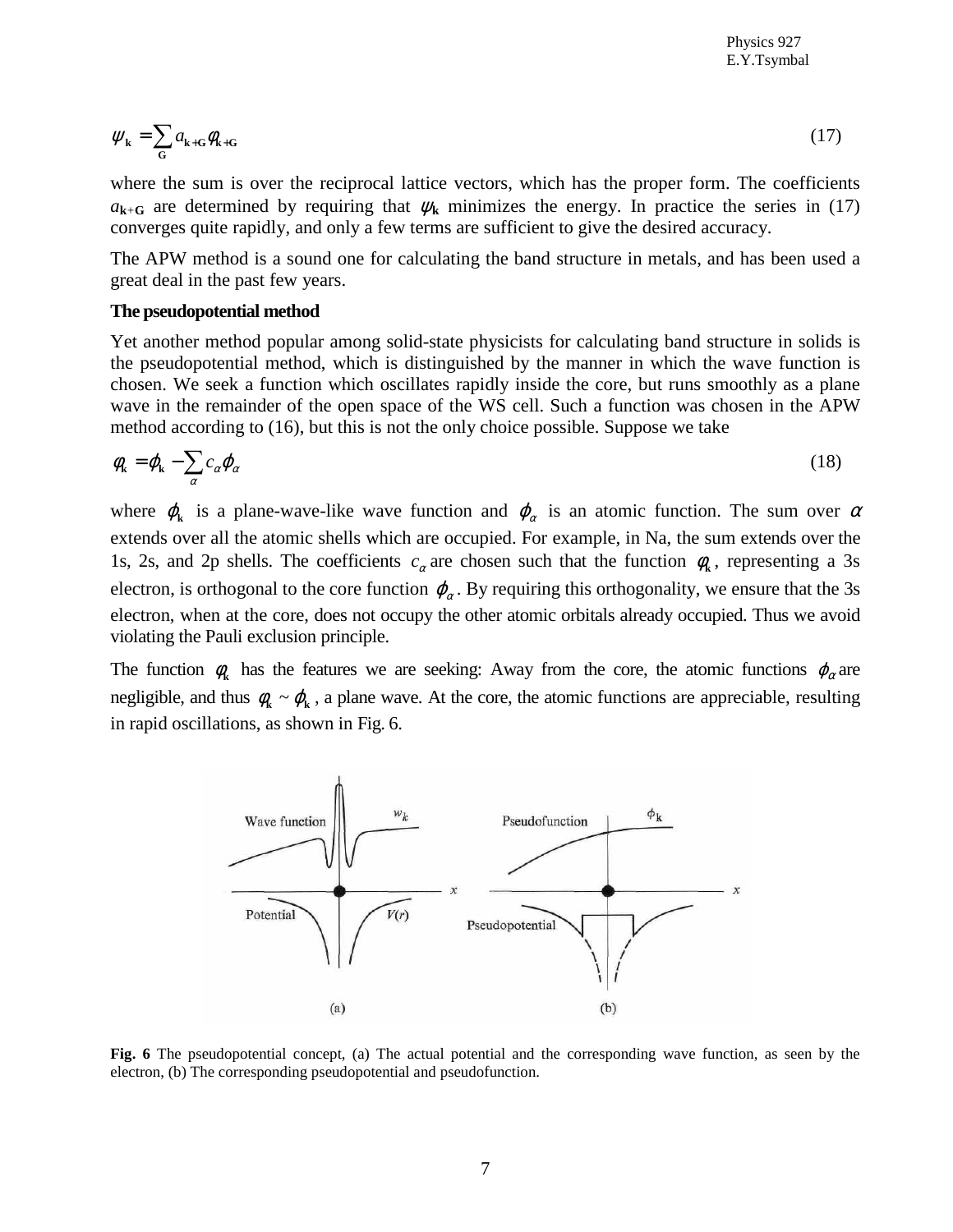If one now substitutes  $\phi_k$  into the Schrodinger equation one can arrive at

$$
\left[-\frac{\hbar^2}{2m}\nabla^2 + V^{pseudo}\right]\varphi_{\mathbf{k}}(\mathbf{r}) = E\varphi_{\mathbf{k}}(\mathbf{r}),
$$
\n(19)

Because we took into account core levels in the representation of the wave function (18) the effective potential  $V^{pseudo}$  is weaker than the real potential *V*. This cancellation of the crystal potential by the atomic functions is usually appreciable, often leading to a very weak potential *V*. This is known as *the pseudopotential*. Since  $\hat{V}^{pseudo}$  is so weak, the wave function is almost a plane wave and is called the *pseudofunction.*

The pseudopotential and pseudofunction are illustrated graphically in Fig. 6b. Note that the potential is quite weak, and, in particular, the singularity at the ion core is entirely removed. Correspondingly, the rapid "wiggles" in the wave function have been erased, so that there is a smooth plane-wave-like function.

The APW and pseudopotential methods, as well as other related systems, require much numerical work which can feasibly be carried out only by modern electronic computers.

## **Example: Electronic structure of copper**

Copper has electronic configuration of  $([Ar]3d^{10}4s^1)$ . In the metallic state the closed-shell atomic levels of the argon configuration  $(1s^22s^22p^63s^23p^6)$  give rise to very tightly bound bands, lying well below the energies of any of the remaining electronic levels in the metal. The electrons in these low-lying levels can be considered as part of the (for most purposes) inert ion cores, and the remaining bands can be constructed by considering an fcc lattice of  $Cu<sup>11+</sup>$  ions to which are added eleven electrons  $(3d^{10}4s^1)$  per primitive cell.

In the case of copper (and the other noble metals) at least six bands are required (and six turn out to be enough) to accommodate the eleven additional electrons. Their structure is shown in Figure 7. For almost all wave vectors **k** the six bands can be seen to separate into five lying in a relatively narrow range of energies from about 2 to 5 eV below  $E_F$ , and a sixth, with an energy anywhere from about 7 eV above to 9 eV below *EF*.

It is conventional to refer to the set of five narrow bands as the d-bands, and the remaining set of levels as the s-band. However, these designations must be used cautiously, since at some values of **k** all six levels are close together, and the distinction between d-band and s-band levels is not meaningful. Also the "s-band" has a significant admixture from unoccupied 4p states. The nomenclature reflects the fact that at wave vectors where the levels do clearly group into sets of five and one. The five are derived from the five orbital atomic d-levels, in the sense of tight binding, and the remaining level accommodates what would be the 4s electron in the atom.

Note that the **k** dependence of the s-band levels, except where they approach the d-bands, bears a remarkable resemblance to the lowest free electron band for an fcc crystal (plotted in Figure 7b for comparison), especially if one allows for the expected modifications near the zone faces characteristic of a weak crystal potential. Note also that the Fermi level lies far enough above the dband for the s-band to intersect  $E_F$  at points where the resemblance to the free electron band is still quite recognizable. Thus the calculated band structure indicates that for purposes of Fermi surface determination one might still hope for some success with a nearly free electron calculation.